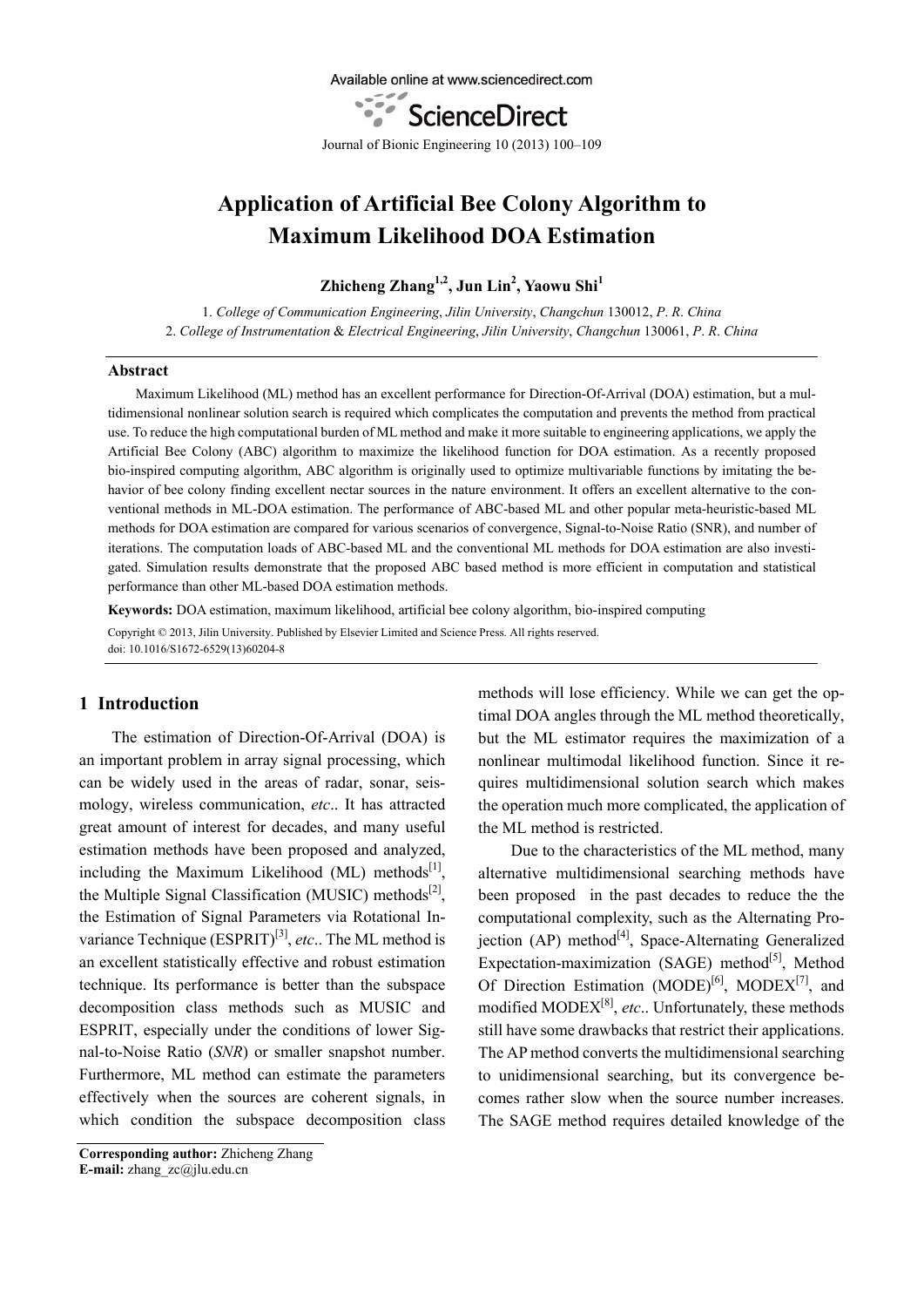response of the measurement system in order to return reliable and accurate estimates, and the computational complexity may still be high due to the iteration processes. Most of the MODE-based methods require the eigen decomposition of data covariance matrix and there is a threshold restricting all the MODE-based methods. When the *SNR* or snapshot number is below the threshold value, the performance of these methods decreases greatly.

Recently, bio-inspired computing methods have been used in ML-DOA estimation, including Genetic Algorithm  $(GA)^{[9,10]}$ , Particle Swarm Optimization  $(PSO)^{[11-13]}$ , Differential Evolution (DE) method<sup>[13]</sup>, and Clone selection algorithm  $(CLONALG)^{[13]}$ , *etc.*. The GA is one of the most powerful and popular global optimization tools. However, its application is somewhat limited by the precocity and slow convergence. To improve the performance of GA, several modified GA methods[14,15] were proposed, but their performances are not satisfied either. With the development of bio-inspired computing, more and more new methods were proposed. Boccato *et al*. applied some new meta-heuristic methods to the ML-DOA estimation $^{[13]}$ , including PSO, DE and CLONALG. They demonstrated that these methods are capable to estimate the DOAs according to the ML criterion. They also compared the performance of each method with other conventional methods. They found that most meta-heuristic methods were efficient for ML-DOA estimation, and performed better than other classes of methods especially in lower SNR conditions. Moreover, there are many other efficient bio-inspired computing methods proposed in recent years, and it is worthy to test the performance of these methods applied to ML-DOA estimation and find which one is better.

Artificial Bee Colony (ABC) algorithm<sup>[17–20]</sup> is a newly proposed bio-inspired optimization method which simulates the behavior of bee colony finding excellent nectar sources. The most outstanding advantage of ABC algorithm is that it makes global and local optimized searching in each iteration, which can increase the probability of finding the global optimal solution and avoid the local optimal solutions. These characteristics contribute to the improvement of convergence and the reduction of iteration for the application of ABC algorithm to the ML-DOA estimation. The ML-DOA estimation based on ABC algorithm was first mentioned in Ref. [21], but it did not prove the applicability and the superiority of ABC algorithm when it was used in DOA estimation. In this work, we apply ABC algorithm to the ML-DOA estimation with a modified probability function of onlooker bees becoming to employed bees, and compare its performance with other popular bio-inspired computing methods mentioned in Ref. [13] to demonstrate its convergence property, accuracy and efficiency for solving the problem of DOA estimation.

The organization of this paper is as follows: Section **2** presents the data model and the ML estimator. Section **3** provides the description of ABC algorithm and the ABC-ML estimator. Section **4** gives the simulation results to demonstrate convergence property and statistical performance of ABC-ML estimator, and compares it with DE-ML, PSO-ML and CLONALG-ML estimator. Section **5** concludes the paper.

## **2 Data model and maximum likelihood estimation**

### **2.1 Data model**

We assume that *N* narrow-band far-field signal sources impinge on an antenna array with  $M (M > N)$ isotropic sensors. Under classical assumptions, the array output vector at sampling time-instant *k* can be written as

$$
y(k) = A(\theta)s(k) + v(k), k = 1, 2, \dots, K
$$
 (1)

where  $y(k) \in \mathbb{C}^{M \times 1}$  represents the snapshot data vector,  $s(k) \in \mathbb{C}^{N \times 1}$  represents the unknown vector of signal waveforms,  $v(k) \in \mathbb{C}^{M \times 1}$  represents an additive noise data vector. *K* denotes the number of data samples (snapshots). The array transfer matrix  $A(\theta) \in \mathbb{C}^{M \times N}$  has the following special structure as

$$
A(\theta) = [a(\theta_1) \quad a(\theta_2) \quad \cdots \quad a(\theta_N)], \tag{2}
$$

where  ${a(\theta_n)}_{n=1}^N \in \mathbb{C}^{M \times 1}$  is called steering vector and  $[\theta_1]$  $\theta_2$  ... $\theta_N$ <sup>T</sup> are the parameters of interest. The exact form of  ${ \{ \boldsymbol{a}(\theta_n) \}}_{n=1}^N$  depends on the position of the nodes in sensor network. For the Uniform Linear Array (ULA), the steering vector has the form as

$$
\boldsymbol{a}(\theta_n) = \begin{bmatrix} 1 & e^{-j\omega_0 \frac{d}{c} \sin \theta_n} & \cdots & e^{-j\omega_0 (M-1) \frac{d}{c} \sin \theta_n} \end{bmatrix}^\mathrm{T}, \qquad (3)
$$

where  $\omega_0 = 2\pi c/\lambda$ , *c* is wave propagation speed and  $\lambda$  is the wave-length.  $(\cdot)^T$  denotes the transpose of matrix